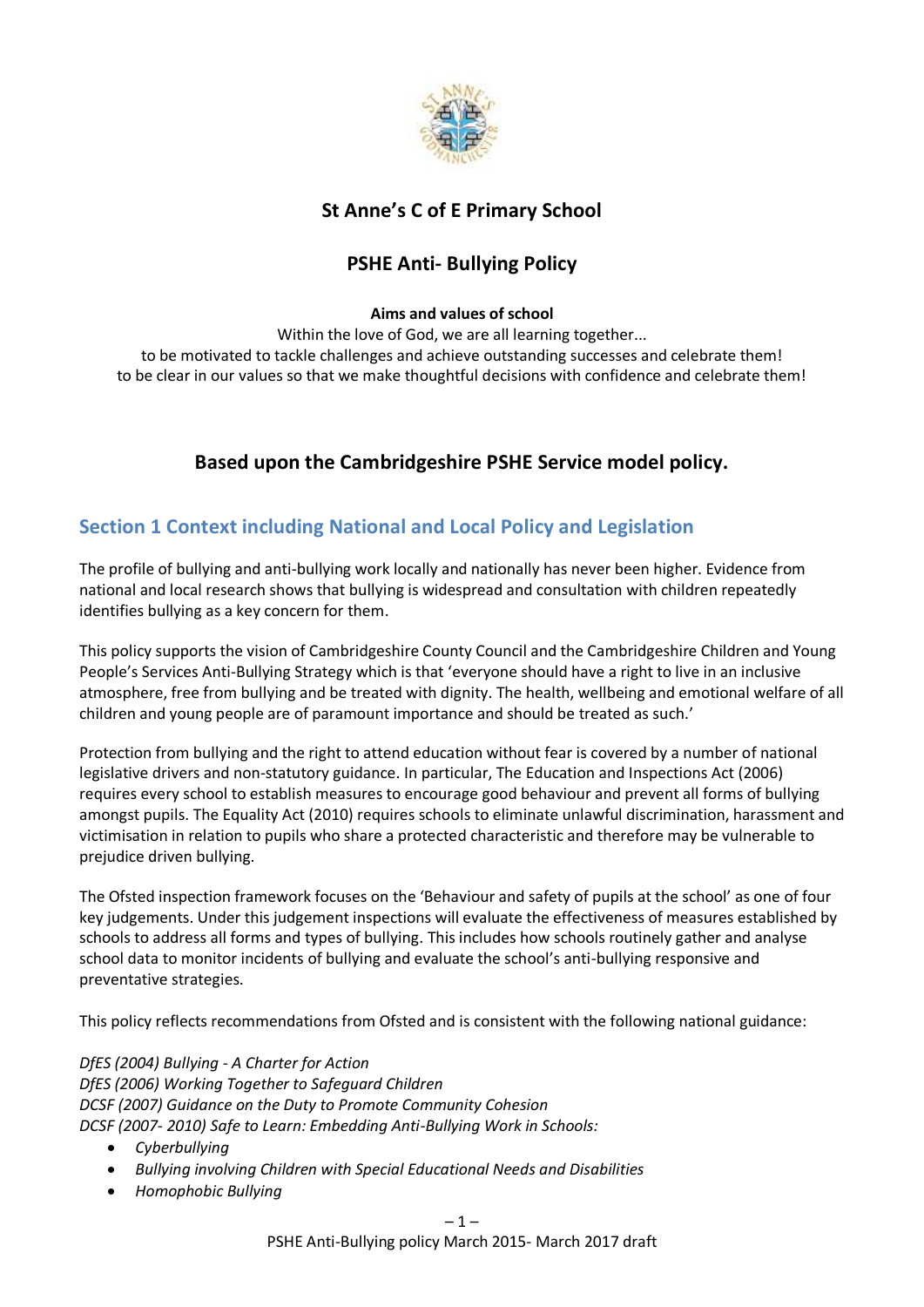- *Bullying around Racism, Religion and Culture*
- *Preventing and responding to Sexist, Sexual and Transphobic Bullying.*

*DfE (2012) Behaviour and Discipline; Use of Reasonable Force; Screening, Searching and Confiscation. DfE (2012) Preventing and Tackling Bullying*

# **Section 2 What is Bullying? a) Our Shared Beliefs about Bullying**

Bullying damages children's and young people's physical and mental health, including their self- confidence and ability to build and sustain relationships. It can also destroy self-esteem sometimes with devastating consequences and with the effects lasting into adult life. Bullying undermines the ability to concentrate and learn and can impact on children's and young people's chances of achieving their full potential at school and later in life. Bullying causes harm to those who bully, those who are bullied and those who observe bullying. This school believes that all children and young people have the right to learn and work in an environment where they feel safe and that is free from harassment and bullying. The purpose of this Policy is to communicate how the school aims to create a climate and school environment in which everyone agrees that bullying is unacceptable and is committed to tackling it to improve outcomes for children and young people.

# **b) A Definition of Bullying**

Bullying is a subjective experience that can take many forms. Various national and international definitions of bullying exist and most of these definitions have three things in common which reflect children's experience of bullying and evidence gained from extensive research in this area. The three common aspects in most definitions of bullying are that:

- $\bullet$  It is deliberately hurtful behaviour
- It is usually repeated over time
- There is an imbalance of power, which makes it hard for those being bullied to defend themselves.

At our school we define bullying as:

'Emotionally or physically harmful behaviour which is:

- Repetitive or persistent
- Intentionally harmful, carried out by an individual or a group
- Based on an imbalance of power leaving the person who is bullied feeling defenceless'.

'The intentional repetitive or persistent hurting of one person by another, where the relationship involves an imbalance of power' (Anti-Bullying Alliance).

## c) Bullying Forms and Types

## *Forms of Bullying*

Bullying behaviour across all types of bullying can represent itself in a number of different forms. Children and young people can be bullied in ways that are:

**Physical** – by being punched, pushed or hurt; made to give up money or belongings; having property, clothes or belongings damaged; being forced to do something they don't want to do.

**Verbal** – by being teased in a nasty way; called gay (whether or not it's true); insulted about their race, religion or culture; called names in other ways or having offensive comments directed at them.

PSHE Anti-Bullying policy March 2015- March 2017 draft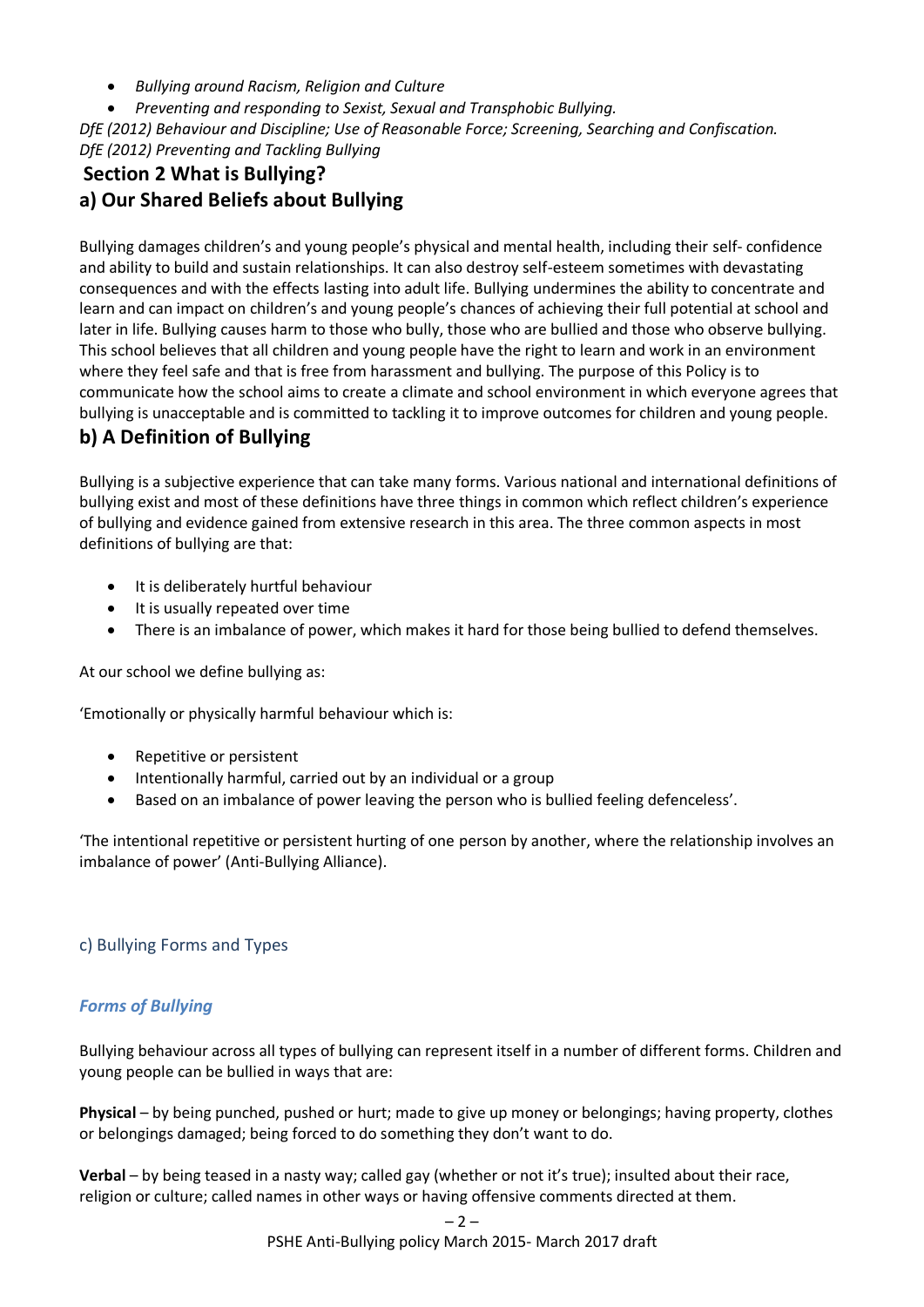**Indirect** – by having nasty stories told about then; being left out, ignored or excluded from groups.

**Electronic / 'cyberbullying'** – via text message; via instant messenger services and social network sites; via email; and via images or videos posted on the internet or spread via mobile phones.

## **Specific Types of Bullying**

The school recognises that although anyone can be bullied for almost any reason or difference, some children may be more vulnerable to bullying than others. Research has identified various different types of bullying experienced by particular vulnerable groups of children. These include:

- Bullying related to race, religion or culture
- Bullying related to special educational needs (SEN) or disabilities
- Bullying related to being gifted or talented
- Bullying related to appearance or health conditions
- Bullying related to sexual orientation
- Bullying of young carers or looked–after children or otherwise related to home circumstances
- Sexist, sexual or transphobic bullying.

Please refer to our Equality Policy Statement and Objectives

## d) Recognising Signs and Symptoms

The school recognises the fact that some children are more vulnerable to bullying than others and is sensitive to the changes of behaviour that may indicate that a child or young person is being bullied. Children who are being bullied may demonstrate physical, emotional and behavioural problems. The following physical signs and behaviour could indicate other problems but bullying will be considered as a possibility:

- Being frightened of walking to or from school
- Losing self confidence and self-esteem
- Being frightened to say what's wrong
- Developing unexplained cuts, bruises and other injuries
- Unwilling to go to school and unusual patterns of non-attendance
- Failing to achieve potential in school work
- Becoming withdrawn, nervous and losing concentration
- Becoming isolated and disengaged from other children
- Developing changes in physical behaviour such as stammering and nervous ticks
- Having possessions go 'missing' or 'lost' including packed lunch and money
- Becoming easily distressed, disruptive or aggressive
- Developing problems with eating and food
- Running away
- Developing sleep problems and having nightmares
- Developing suicidal thoughts or attempting suicide.

Where children are exhibiting extreme signs of distress and changes in behaviour, the school will liaise with parents/carers and where appropriate, relevant health professionals and agencies such as the school nurse / G.P. and the Child and Adolescent Mental Health Service.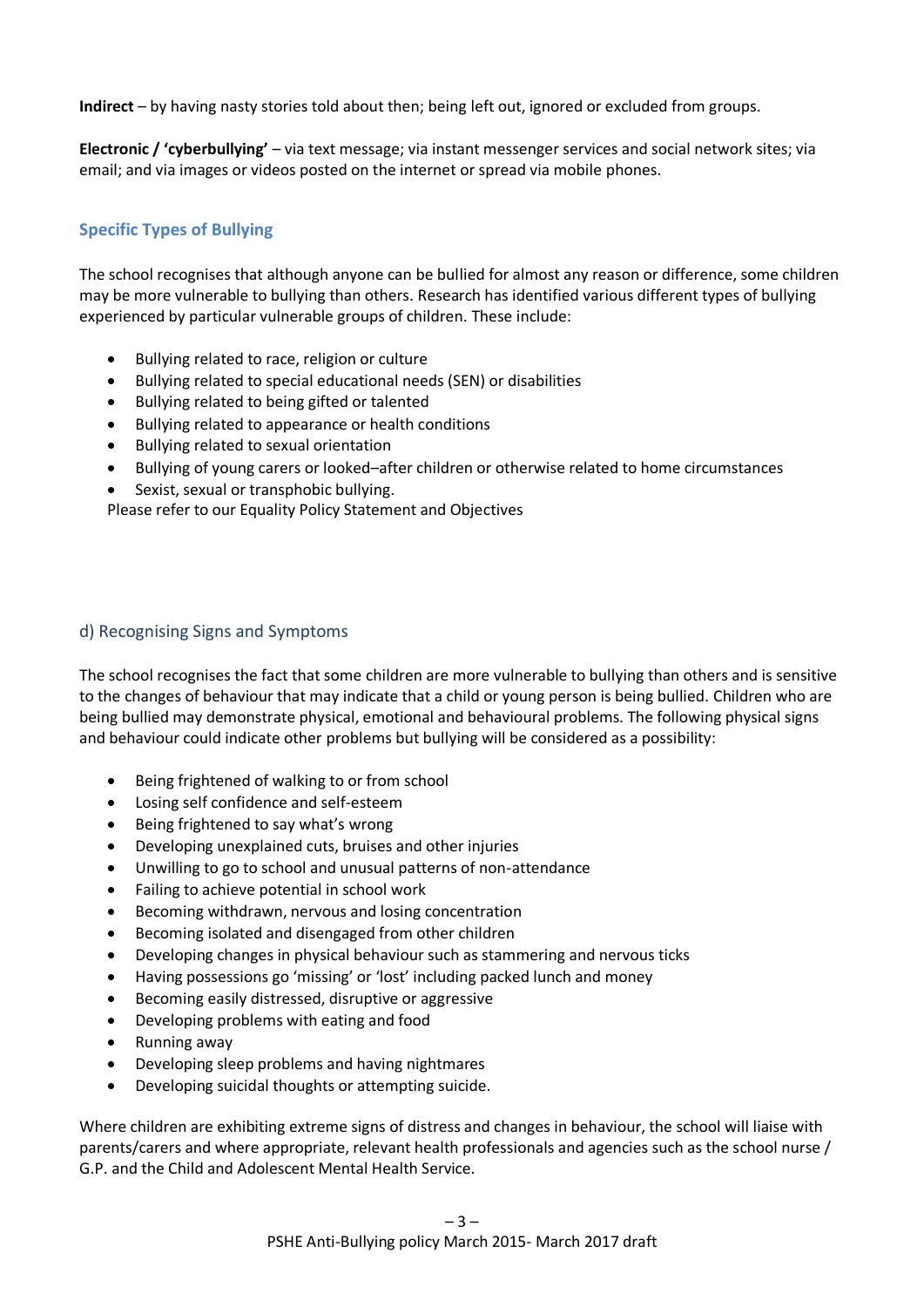## **Recognising Reasons why children may Bully**

The school recognises the fact that children may bully for a variety of reasons. Recognising why children bully supports the school in identifying children who are at risk of engaging with this type of behaviour. This enables the school to intervene at an early stage to prevent the likelihood of bullying occurring and to respond promptly to incidents of bullying as they occur. Understanding the emotional health and wellbeing of children who bully is key to selecting the right responsive strategies and to engaging the right external support.

Possible reasons why some children may engage in bullying include:

- Struggling to cope with a difficult personal situation e.g. bereavement, changes in family circumstances
- Liking the feeling of power and using bullying behaviour to get their own way
- Having a temperament that may be aggressive, quick tempered or jealous
- Having been abused or bullied in some way
- Feeling frustrated, insecure, inadequate, humiliated
- Finding it difficult to socialise and make friends
- Being unable to resist negative peer pressure

#### Section 3 – Implementing the Anti-Bullying Policy in our School

#### a) Introduction

This Anti-Bullying Policy is set within the wider context of the school's overall aims and values, our Positive Behaviour Policy, our Equality Policy Statement and Objectives and all safeguarding and child protection policies and guidance.

Our aims:

Within the love of God, we are all learning together... to be motivated to tackle challenges and achieve outstanding successes and celebrate them! to be clear in our values so that we make thoughtful decisions with confidence and celebrate them!

The school believes that providing a safe and happy place to learn is essential to achieving school improvement, promoting equality and diversity, ensuring the safety and well-being of all members of the school community and raising achievement and attendance.

#### **We expect every member of staff, every child and every parent to support our anti-bullying ethos. We do not accept any form of bullying.**



**We say 'stand up' and 'speak out'.**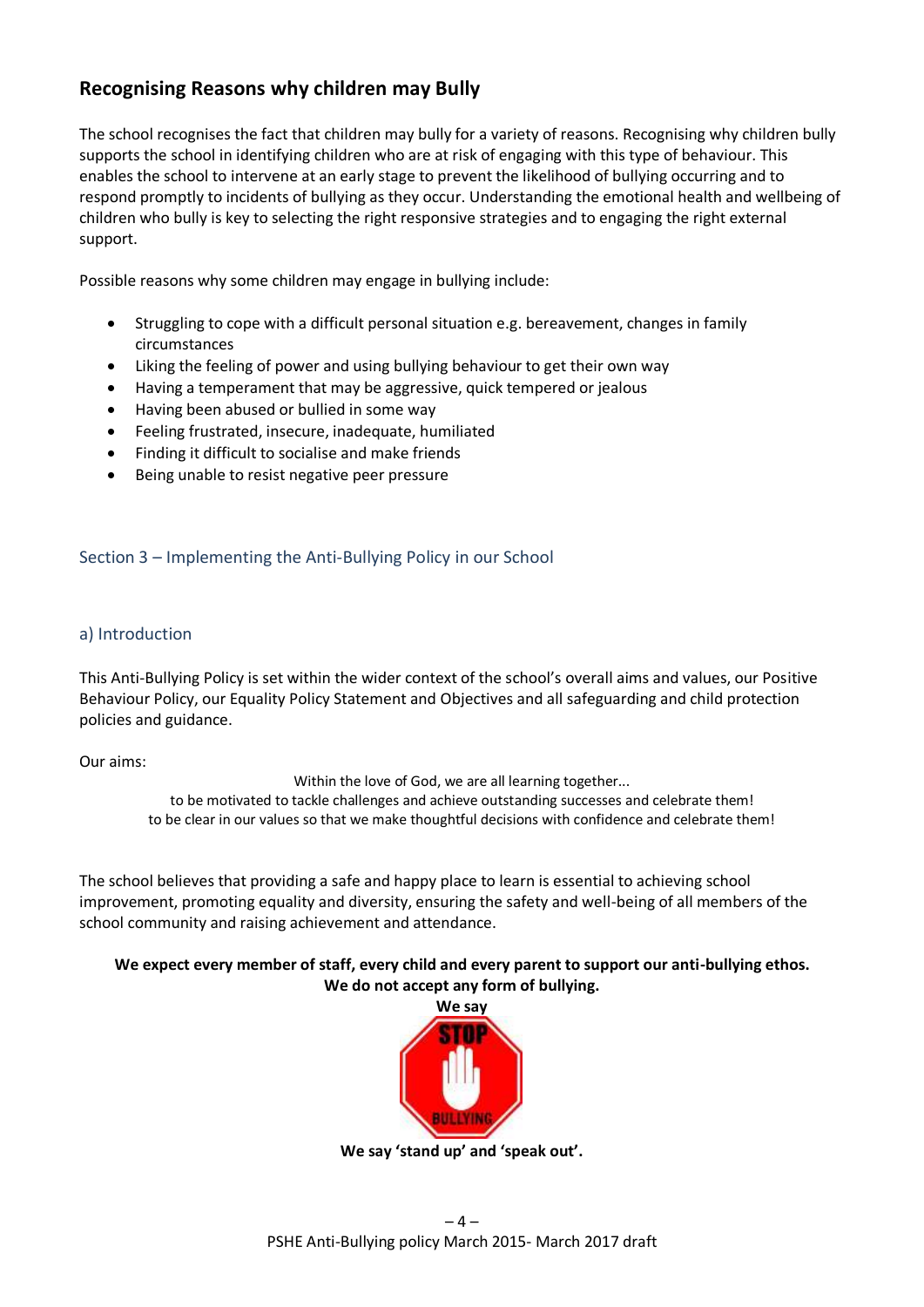The school has allocated specific responsibility for anti-bullying work to the Headteacher and PSHCE Leader who will support the coordination of a whole school approach to managing this important issue. This leadership role on anti-bullying includes the following core elements:

- Analysing and evaluating data to inform policy development and practice.
- Co-ordinating anti-bullying curriculum opportunities
- Overseeing the effectiveness of the school's anti-bullying prevention and response strategies
- Supporting staff to implement the school's Anti-Bullying Policy and practice.

## **b) Policy Aims**

This Policy aims to communicate the school's approach to involving the whole school community in developing and promoting a whole school anti-bullying ethos and culture. The Policy provides clear guidance on how the school intends:

- To raise the profile of bullying and the effect it has on children and young people's emotional health and wellbeing, life chances and achievement
- To make clear to everyone within our whole school community that no form of bullying is acceptable and to prevent, de-escalate and /or stop any continuation of harmful behaviour
- To encourage and equip the whole school community to report all incidents of bullying, including those who have experienced being bullied and bystanders who have witnessed an incident
- To respond quickly and effectively to incidents of bullying using a restorative approach and /or sanctions where necessary
- To apply reasonable and proportionate disciplinary sanctions to children causing the bullying
- To support children who are bullying in recognising the seriousness of their behaviour and to offer support and counselling to help them to readjust their behaviour
- To safeguard and offer support and comfort to CHILDREN who have been bullied and provide longer term support where necessary to reduce the likelihood of negative effectives on their behaviour and self-esteem.
- To ensure all staff are trained and supported to enable them to model positive relationships
- To regularly monitor incidents of bullying and harassment and report to responsible bodies e.g. governors
- To provide a curriculum framework for Personal Social and Health Education that includes learning about bullying, diversity, discrimination and personal safety.

## c) Reporting Incidents of Bullying

The school encourages and equips the whole school community to report all incidents of bullying, including children who have experienced being bullied and bystanders who have witnessed an incident. The school endeavours to provide clear, accessible and confidential incident reporting systems, which include access to:

- A Pastoral Leader/Counsellor who is employed by the school and available Monday Thursday.
- Teaching and support staff who are trained in listening skills and anti-bullying issues
- A Designated Person for Child Protection
- Independent listeners/buddies (identified by the children themselves, including older pupils and adults other than class teachers) to whom children who are experiencing bullying may turn

The school's incident reporting systems and guidance on defining bullying and recognising the signs and symptoms of bullying in children are recorded and communicated to the whole school community via: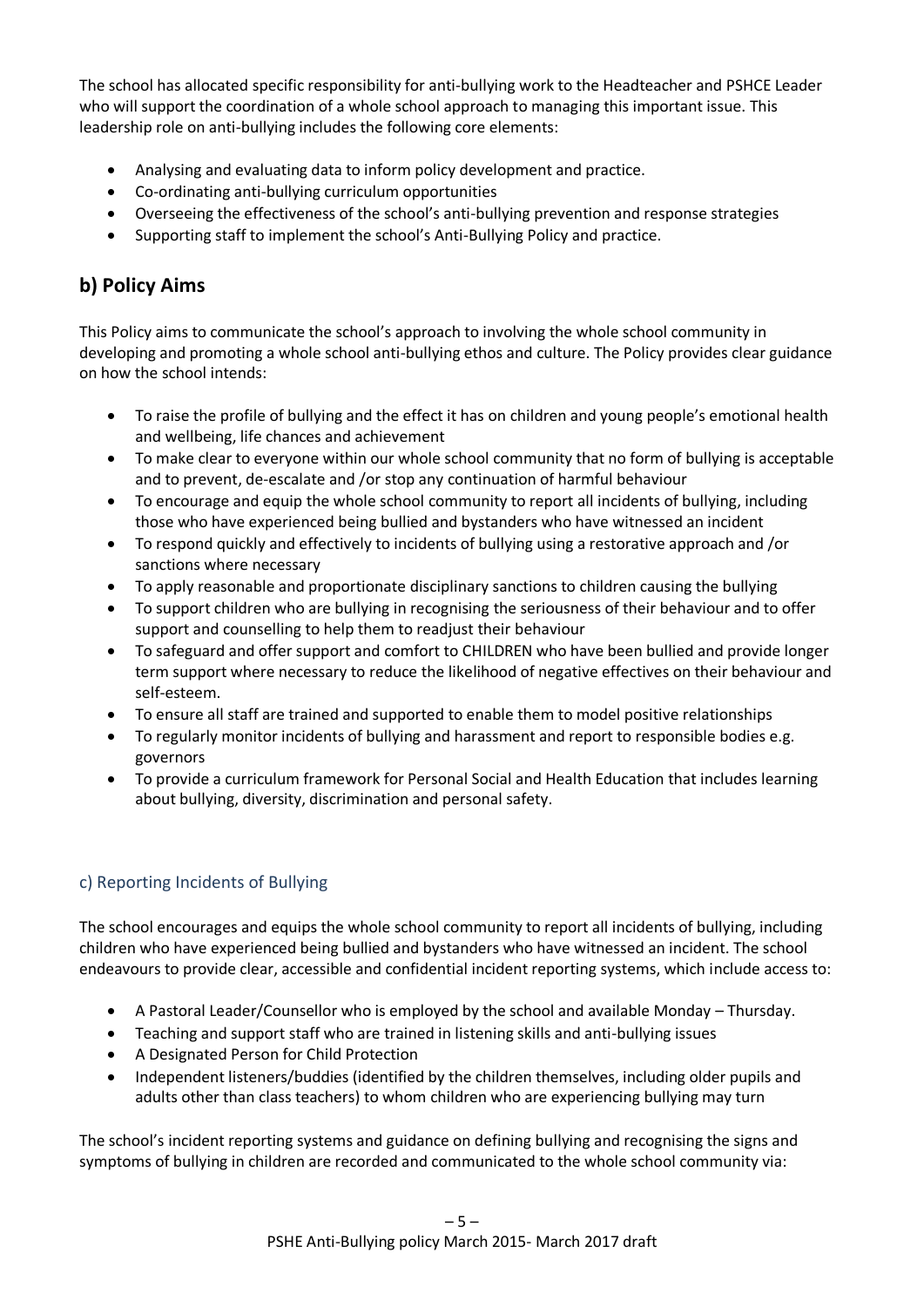- The local authorities anti-bullying leaflet for parents/carers
- The school's website
- The school's displays.

.

- The school's Collective Worship.
- The school's curriculum.
- Focus days and weeks, e.g. Friendship Week.

## **d) Responding to Incidents of Bullying**

The school has an agreed procedure for responding consistently to incidents or allegations of bullying. Direct action to respond to incidents of bullying occurs within a context, which reminds all children that bullying behaviour is unacceptable to the school and will not be tolerated. At our school, all children are encouraged to report incidents of bullying whether they have been bullied or have witnessed bullying*.* The school will investigate the incident and decide on an appropriate course of action.

When responding to incidents involving any type of bullying the school will consider the situation in relation to the school's Child Protection Policy and procedures. Statutory guidance on safeguarding children identifies 'Emotional Abuse' as featuring 'serious bullying causing children frequently to feel frightened or in danger; or the exploitation or corruption of children'. In cases of severe or persistent bullying, staff will liaise with the Designated Person for Child Protection particularly where there are concerns that a child or young person may be suffering or likely to suffer significant harm in terms of emotional abuse.

The procedure and stages in responding effectively to bullying at our school are:

**Monitoring and recording behaviour and relationship issues.** The school follows a clear behaviour management system, which enables challenging behaviour and relationship problems to be identified, recorded and addressed. This process is part of the school's overall Positive Behaviour Policy. It supports the detection of bullying and allows for intervention at an early stage. All Level 4 behavioural incidents are recorded and this information is reviewed regularly by the Headteacher and Pastoral Leader, to identify patterns and issues.

**Making sure the person being bullied is safe and feels safe.** When a child reports being bullied, the school will acknowledge their concerns and the incident will be taken seriously. Incidents of bullying reported by witnesses are treated in the same manner and will always lead to a conversation with the targeted child.

**Establishing and recording what happened by listening to the targeted child.** After listening to the views and feelings of the targeted child and their account of what has happened to them, the school will record the incident appropriately either using the system above or by completing Section A of the Bullying Incident Report Form **(see appendix A Sample Bullying Incident Report Form)** where bullying has occurred.

When an incident of bullying is reported the school will endeavour to make a written record of this incident within the same school day**.** Written records are factual and where opinions are offered these will be based on factual evidence. Recording incidents helps to build a picture of behaviour patterns in school e.g. who, when, how, what action taken. It enables the school to manage individual cases effectively and monitor and evaluate the effectiveness of strategies.

**Deciding upon a response**. After listening to the account of the targeted child, the school will discuss an appropriate course of action with them. All incidents of bullying will be responded to seriously and the behaviour of those who have been bullying will be challenged.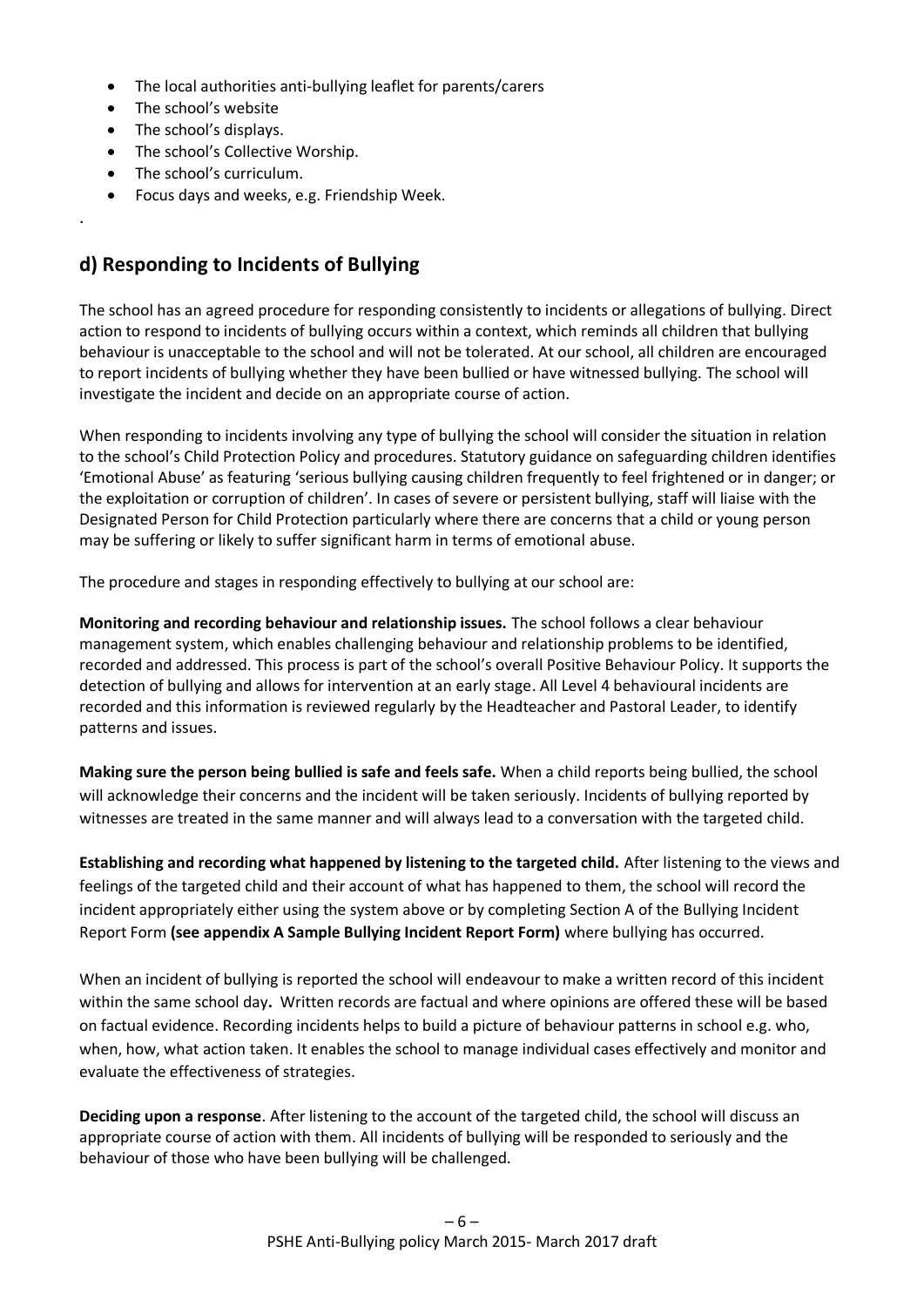#### **Use of Sanctions**

When an incidence of bullying is confirmed the school will consider appropriate sanctions. Sections A, B and C of the Bullying Incident Report Form will be completed **(see appendix A Sample Bullying Incident Report Form)**. This will involve recording what happened by listening to the different perspectives of all those reportedly involved in the incident, including those of the bullied person, the person doing the bullying and those that have witnessed the bullying ('bystanders').

Sanctions will be applied fairly and proportionately in accordance with the school's Positive Behaviour Policy, taking account of any special educational needs or disabilities that children may have and taking into consideration the needs of vulnerable children. Bullying by children with disabilities or SEN is no more acceptable than bullying by other children. However, for a sanction to be reasonable and lawful the school will take account of the nature of the children's disability or SEN and the extent to which they understand and are in control of what they are doing. Disciplinary sanctions are intended to:

- Impress on the perpetrator that what he/she has done is unacceptable
- Deter him/her from repeating that behaviour
- Signal to other children that the behaviour is unacceptable and deter them from doing it.

The consequences of bullying should reflect the seriousness of the incident. The school takes verbal and indirect bullying as seriously as physical bullying. When deciding upon appropriate sanctions for bullying the school will ensure that the sanctions address bullying behaviour in a way which does not lead to an escalation of the behaviour but instead supports a resolution to the problem. Sanctions for bullying are intended to hold children to account for their behaviour and ensure that they face up to the harm they have caused and learn from it. They also provide an opportunity for the children to put right the harm they have caused.

The school will draw upon the school's Positive Behaviour Policy and follow the system for sanctions, which includes:

- Removing/ separating children from other individuals or groups of children
- Removing/excluding children from certain whole school activities or key points in the day e.g. break times/ lunchtimes
- Withdrawing privileges, including extra-curricular events and visits.
- Additional sanctions on privileges such as permission to bring a mobile phone into school.
- Fixed term exclusion if appropriate.

Some children who have been subjected to bullying can be provoked into violent behaviour. Where an attack has been provoked, the school will view this behaviour differently from an unprovoked attack and will ensure that sanctions are proportionate to the circumstances.

**Communicating with the whole school community.** The school will communicate to the school community that the bullying has been taken seriously and has been responded to well. This will include talking to parents/carers at the earliest opportunity and regularly thereafter (see section E Working With Parents/Carers).

**Monitoring and following up with all parties concerned, including parents/carers to ensure that the bullying has stopped.** Part of the school's process of responding to an incident is to seek an agreement to meet at some point in the future to see whether the situation has been resolved or whether further work needs to take place. This will include evaluating the effectiveness of the follow up strategies that have been put in place to ensure that the bullying has stopped. The school does not assume that a situation requires no further attention simply because a child has made no further complaints. Where a problem has not been resolved to the satisfaction of all parties the follow up strategies will be reviewed and/or further advice sought*.*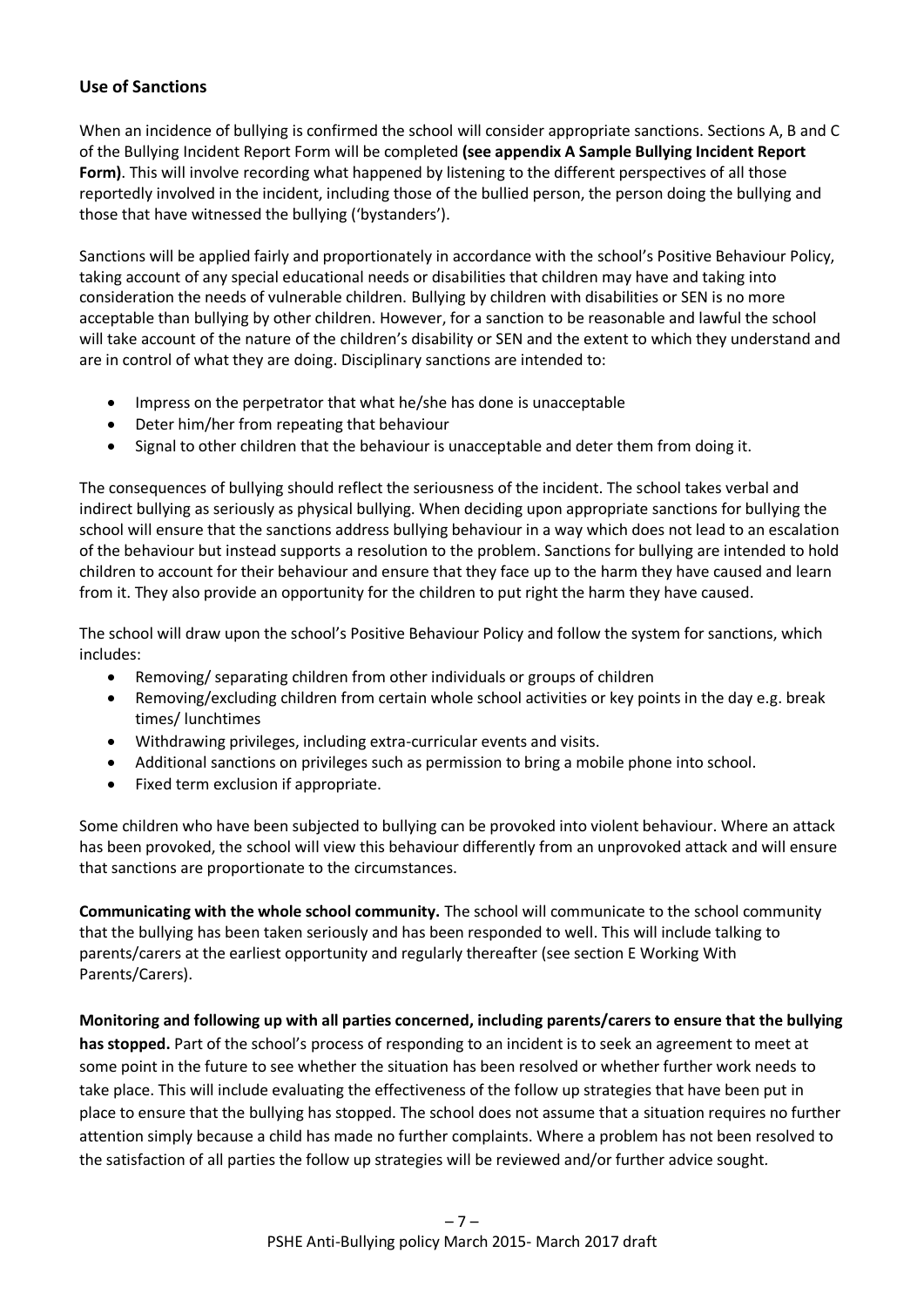**Responding to incidents of cyberbullying.** The school will follow the above procedures and will seek guidance on responding to different forms of cyberbullying via the Cambridgeshire Education Child Protection Service and Education ICT.

#### **Responding to incidents of bullying which occur off the school premises.**

The school recognises that bullying can and does happen outside school and in the community. The school believes that bullying in unacceptable wherever and whenever it happens. When an incident of bullying is reported and has occurred off the school site and out of school hours e.g. walking to and from school, the school will inform the child's parents, support the child and parents and take any action it can. The school is not directly responsible in these circumstances but will involve itself as much as is appropriate and always in the interests of the child who is being bullied.

## e) Working with Parents/Carers

Where the school has become aware of a bullying situation, parents/carers of the child who is being bullied will be invited to the school to discuss their child's situation. The school will endeavour to involve parents/carers of children who have been bullied constructively at an early stage to support the process of working together to find ways of resolving the situation and bringing about reconciliation. The outcome of the meeting and agreed actions/responses will be recorded by the school on the school's Bullying Incident Report Form **(see appendix A Sample Bullying Incident Report Form)**. The school will work alongside those parents/carers whose children have been bullied to support them in developing their children's coping strategies and assertiveness skills where appropriate.

The school takes parents/carers reporting bullying seriously. Parents/carers are initially encouraged to refer their concerns to the class teacher who will take them to the Headteacher. Again, a record of the incident and the agreed actions/response made at the meeting will be recorded by the school and added to the school's Bullying Incident Report Form **(see appendix A Sample Bullying Incident Report Form)**. The school will discuss the possible responsive options with the parents/carers and the bullied child and agree a way forward.

The parents/carers of the perpetrator will be invited to the school to discuss their child's behaviour. The outcome of the meeting and agreed actions/responses will be recorded by the school on the school's Bullying Incident Report Form **(see appendix A Sample Bullying Incident Report Form)**. While the school firmly believes that all bullying is unacceptable and that the perpetrators should be made to accept responsibility for their behaviour and make amends, the school understands that a cooperative ethos is desirable when trying to reach a resolution that is effective and long lasting. Parents/carers of those causing the bullying will also have support to come to a balanced view of what is happening and appreciate their role in helping their children to learn about the consequences of their actions and adopt alternative ways of behaving.

The school ensures that staff and all parents/carers remain fully aware of the measures that have been put into place to prevent the occurrence of further incidents. Follow up appointments are made with parent/carers to share these agreed measures and to monitor their success in preventing further bullying.

Guidance for parents/carers regarding advice on recognising the signs and symptoms of bullying in children and how to approach the school to register concerns/incidents and seek support is available via the:

- The local authority anti-bullying leaflet for parents/carers
- School's website
- School's friendship and anti-bullying awareness events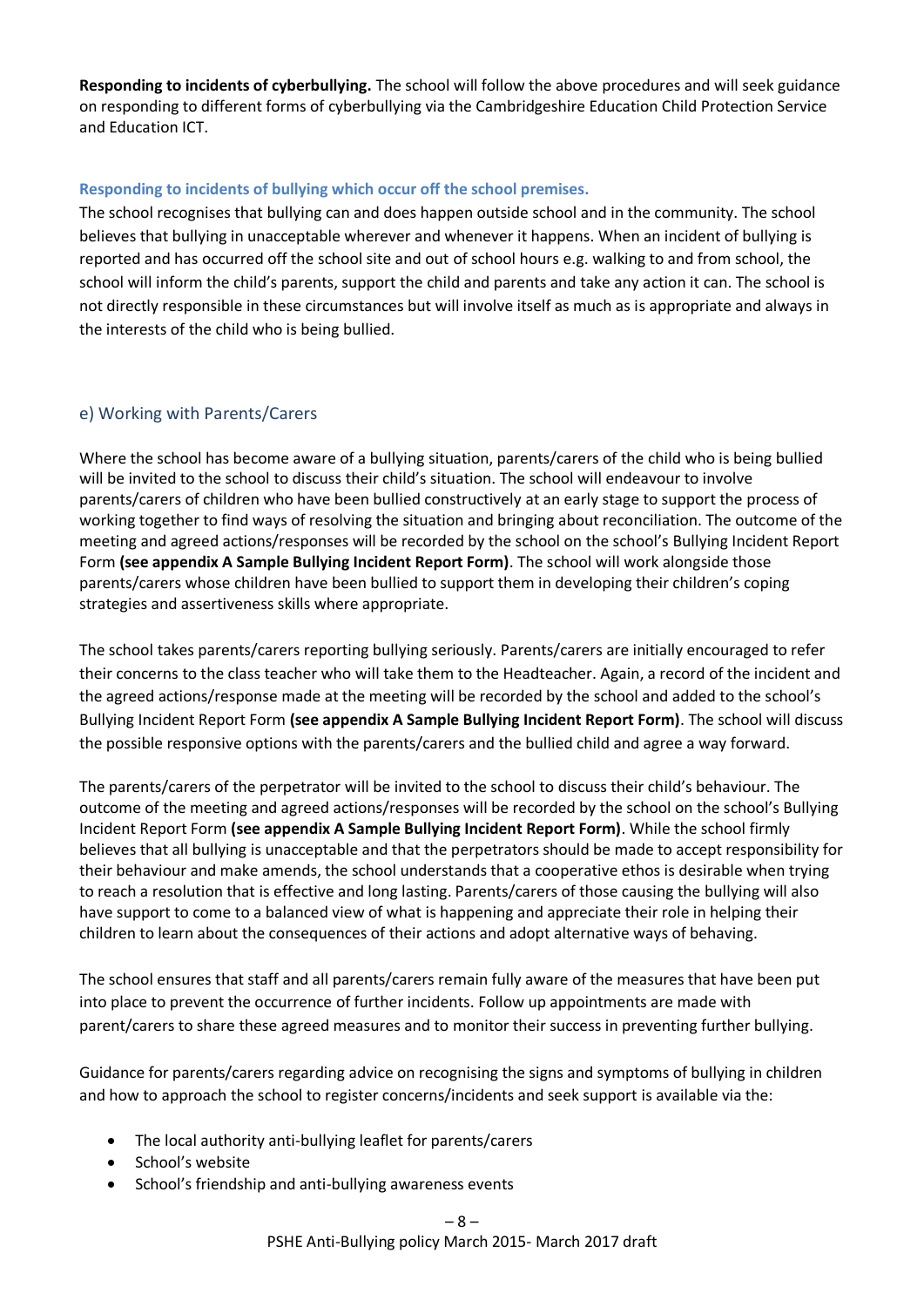## f) Following Up / Supporting and Monitoring

After following the school's procedures for responding to an incident of bullying (see section **Responding to Incidents of Bullying**), the school will consider employing further longer term measures/strategies to minimise the risk of bullying occurring in the future and to ensure that children feel safe. Strategies include longer-term support for all parties including the person being bullied, bystanders and the person who has perpetrated the bullying. Many of the school's strategies include problem solving processes, which enable ongoing situations to be disentangled and explored, and help to reveal underlying issues. Many of the following strategies involve active participation from children and involve children helping themselves and each other. Some strategies form part of the school's anti-bullying preventative work. Our strategies include:

- Providing opportunities for class/ tutorial or Circle Time where CHILDREN can explore the needs of their peers. These are planned sessions in which the teacher facilitates a safe and positive environment for CHILDREN to take turns, if they choose to talk about an issue of concern. The whole group is encouraged to listen carefully and discuss ways to help the individual in a problem solving way.
- Accessing support from external agencies and professionals including educational psychologists, Child and Adolescent Mental Health Service (CAMHS), Specialist Teaching Services, Race Equality and Diversity Services.
- Providing opportunities for CHILDREN who have been bullied or are bullying to attend counselling and social skills groups to develop emotional resilience and learn skills in assertiveness, listening, negotiating and empathising with others.
- Providing supportive and nurturing structures such as a 'Circle of Friends' for identified vulnerable individuals.

## g) Prevention

The school believes that the whole school community should work together to reduce bullying as part of our efforts to promote a positive and inclusive whole school ethos and create a safe, healthy and stimulating environment. Alongside the school's responsive strategies for dealing with incidents of bullying, the school adopts, as part of our pastoral support system, a whole school approach to implementing proactive and preventative interventions to reduce bullying. These interventions are implemented at a school, class and individual level. Our approaches include:

- Implementing an effective school leadership that promotes an open and honest anti-bullying ethos
- Adopting positive behaviour management strategies encapsulated within the St Anne's Spirit as part of the school's Positive Behaviour Policy
- Implementing a whole school approach to the teaching of PSHE and Citizenship and the implementation of the Social and Emotional Aspects of Learning Programme (SEAL)
- Ensuring that the school's anti-bullying ethos is actively promoted in Collective Worship and other formal occasions, as well as displayed around the school
- Providing training on behaviour management and anti-bullying for all relevant staff including midday supervisors
- Providing regular Circle Time, enabling children to talk about their feelings and concerns in a safe environment and to enable them to share concerns about bullying
- Providing support systems such as our Pastoral Leader/Counsellor and items such as the Friendship Bench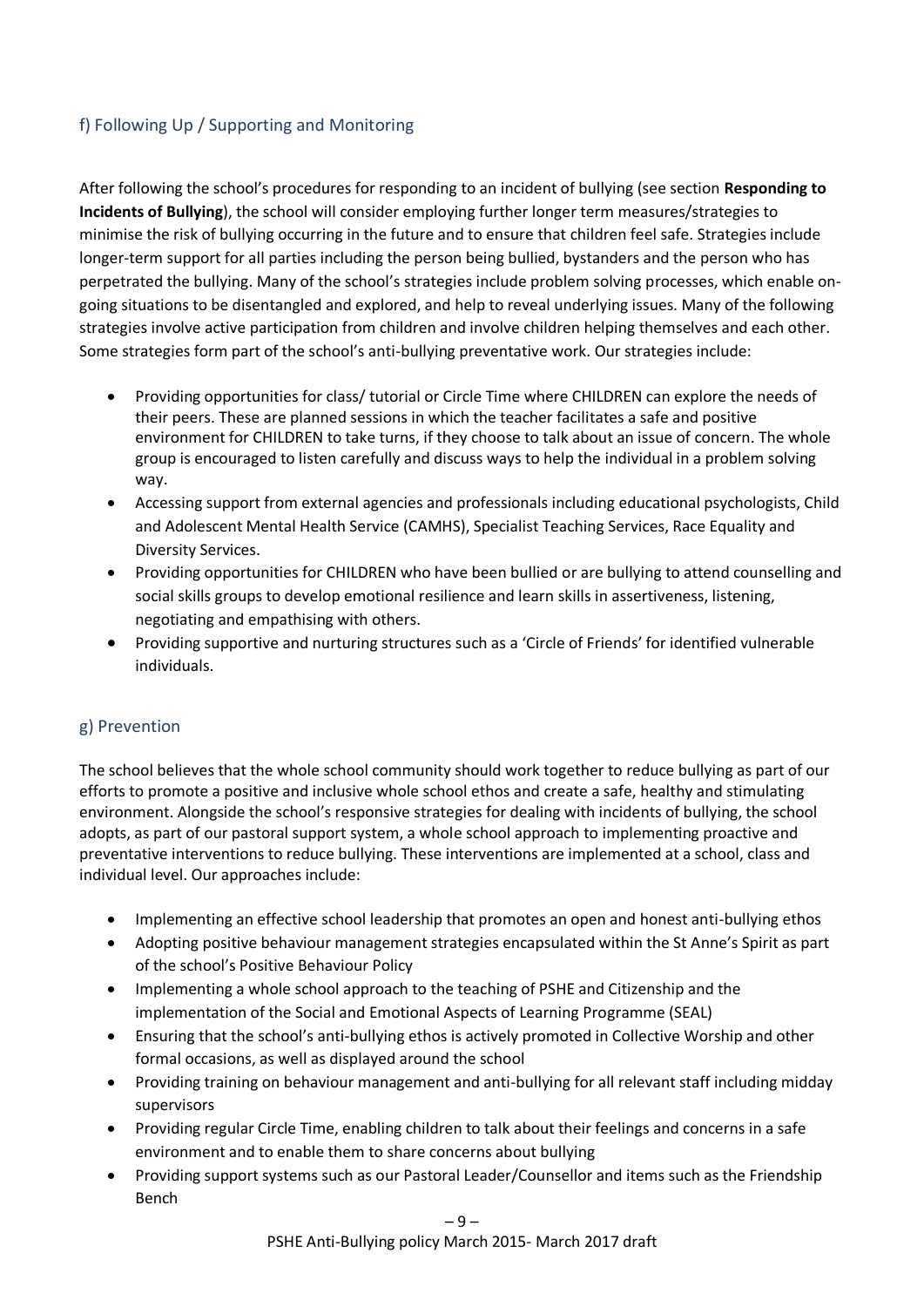- Participating in the annual national Anti-Bullying Week (Friendship Week) and supporting learning on bullying though whole school activities, projects and campaigns
- Reviewing the development and supervision of the school inside and outside including the outdoor areas and playground to ensure provision is safe, inclusive and supports children's emotional wellbeing.
- Providing social skills groups for vulnerable individuals and groups
- Providing cross year House system allow children from different age groups to socialise and support each other
- Providing information on support agencies such as ChildLine, Kidscape and Beatbullying including telephone numbers for help lines and addresses for supportive websites
- Working in partnership with other schools/local authority services on anti-bullying initiatives

# **h) Delivering the Curriculum for Positive Relationships and Anti-Bullying in our school**

The school acknowledges the role of the PSHE and Citizenship curriculum in preventative work on bullying. The PSHE and Citizenship curriculum supports the development of children's self-esteem and their emotional resilience and ability to empathise with others. The curriculum provides opportunities for children to learn and develop the skills to identify manage and challenge incidents of bullying as well as providing opportunities for children to learn about bullying in relation to the wider context of diversity and inclusion.

- The school adopts the Primary Cambridgeshire Personal Development Programme for PSHE and Citizenship in which learning related to bullying, diversity and difference is covered within themes such as Myself and My Relationships, Citizenship and Healthy and Safer Lifestyles
- The school is also implementing the Social and Emotional Aspects of Learning Programme (SEAL) as part of the Cambridgeshire Personal Development Programme.
- The school recognises and participates in the national Anti-Bullying week (Friendship Week), which provides an annual intensive focussed week on the subject of recognising and combating bullying.

Work on bullying as part of the PSHE and Citizenship curriculum is taught through:

- Designated lesson times and focus weeks/events
- Other curriculum areas such as Religious Education
- Enrichment activities such as visits from the Life Education Bus
- Collective Worship

See our PSHE Policy for further detailed information on curriculum planning, teaching methodologies and teaching resources.

## **i) Children and Young People's Consultation and Participation**

The school considers listening to the voices of children and actively seeking their views and opinions regarding bullying as an important part of our preventative work. The school regularly audits children's perceptions of behaviour and the way in which bullying is being addressed which includes, listening to children and ensuring they are given the opportunity to speak out, and have their voices heard on their experiences of bullying. Children are actively encouraged to participate in identifying both the problems and solutions to bullying; reviewing and developing the school's Anti-Bullying Policy and practice and engaging in initiatives to support an anti-bullying ethos in school.

## **j) Whole Staff Awareness and Training Opportunities**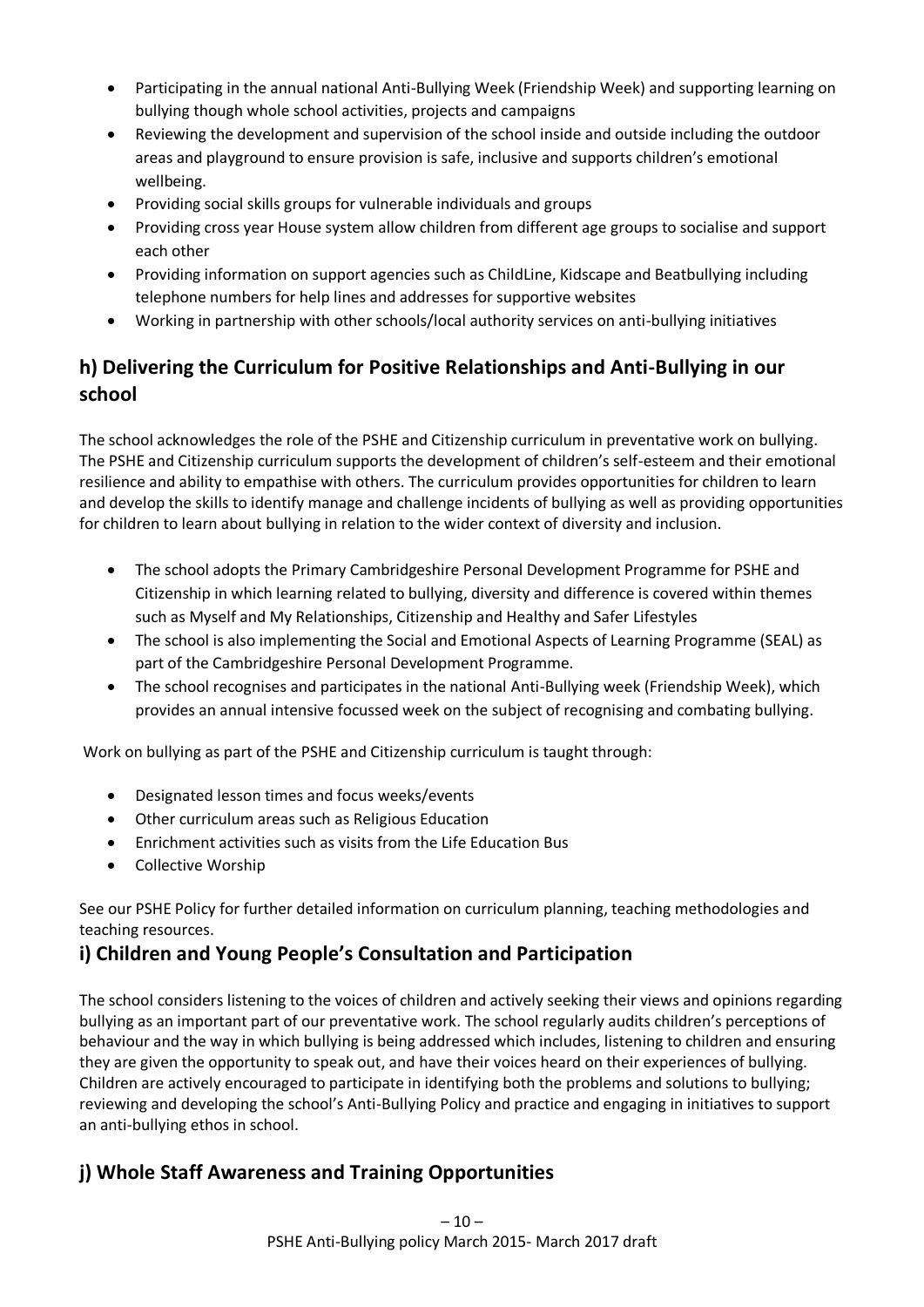The school endeavours to ensure that teachers and other adults working with children are equipped with the necessary skills and knowledge to identify and address all types and forms of bullying effectively and safely. Training will include recognising the signs of bullying in children and how to identify vulnerable children who may be susceptible to being bullied or becoming actively involved in bullying and bullying type behaviour. Training for staff is provided to ensure that they feel competent and confident in appropriately challenging bullying. Training also provides staff with a clear understanding of the school's Policy and procedures on preventing and responding to incidents of bullying, including providing short and long term support to those affected by bullying. The school's approach to anti-bullying work is included within induction programmes for new staff (including temporary and supply staff) and is outlined within the Staff Handbook. The views of staff are sought as part of the school's review and evaluation of all aspects of the effective management of behaviour.

## k) Involving Outside Agencies

The school seeks the support and guidance from relevant local and national agencies and organisations that work collectively to ensure that those who work with and support children are equipped with the skills and knowledge to address bullying effectively.

## *l) Monitoring and Evaluating the Anti-Bullying Policy*

The school's Anti-Bullying Policy and practice is regularly monitored and evaluated to ensure its effectiveness. This process includes reviewing the school's definition of bullying and identifying new types and forms of bullying as they emerge. The Policy review is coordinated by the Headteacher and involves monitoring and evaluating anti-bullying preventative and responsive strategies to ensure the school's practice is effective and successful in fostering an ethos that inhibits bullying and promotes inclusion and respect for diversity.

The review process involves collecting data on the prevalence of bullying at the school and gathering the views and different perceptions of the whole school community.

The school regularly analyses behaviour records and records of bullying incidents to identify patterns of behaviour regarding individuals and groups of children, and places and times where bullying may be occurring.

The results of the review are used to inform areas for school development, which are included in the Journey Plan and other appropriate actions plans.

The policy is reviewed every 2 years This policy was approved by the Governing Body on: Review date: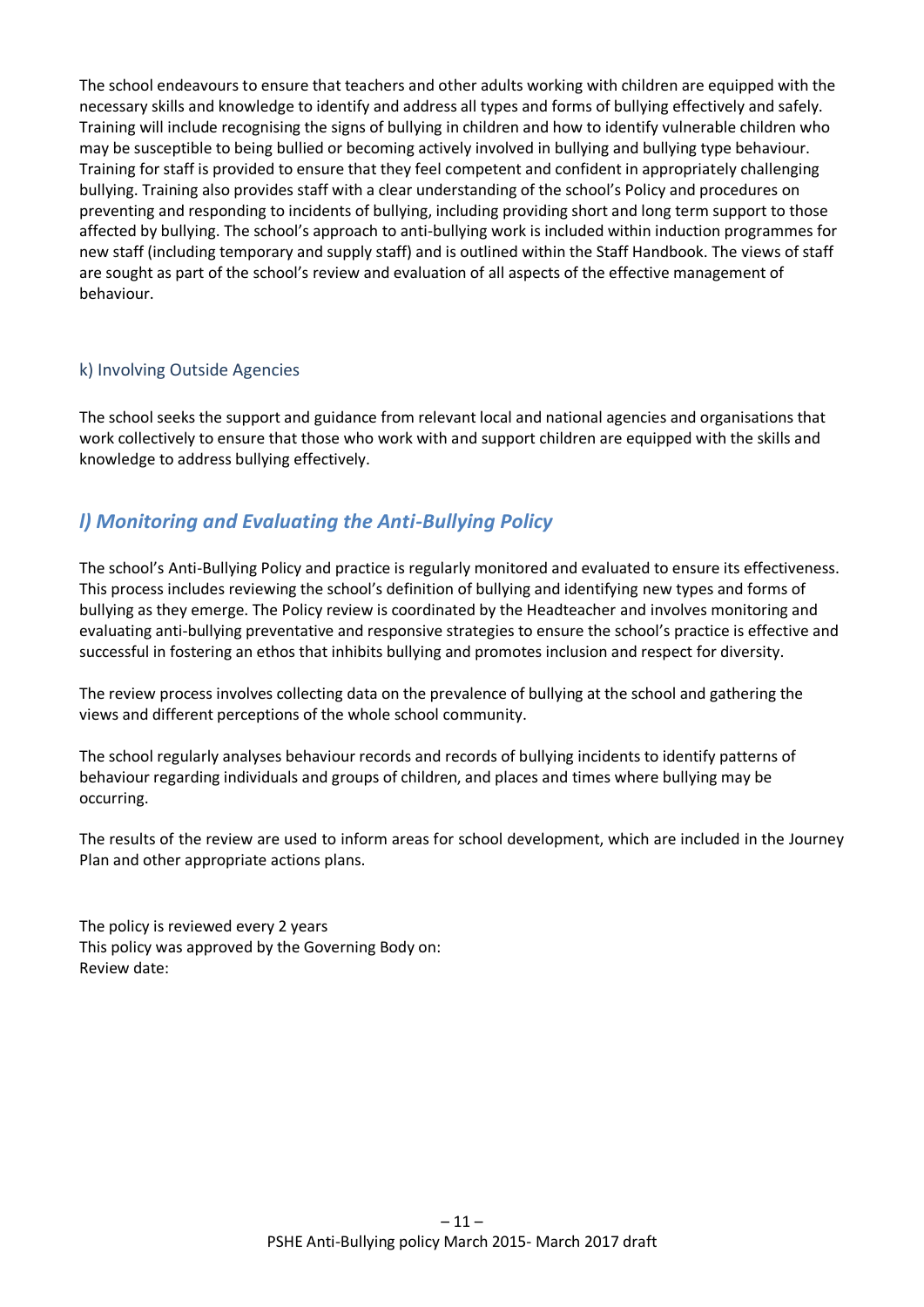# **Appendix A - A Sample Bullying Incident Report Form**

# **Logging information**

| SECTION A: ALLEGED BULLYING INCIDENT                                                                                |                           |                     |  |  |  |
|---------------------------------------------------------------------------------------------------------------------|---------------------------|---------------------|--|--|--|
| Target                                                                                                              |                           |                     |  |  |  |
| Name(s)                                                                                                             | Age                       | Year group<br>Class |  |  |  |
| Ethnicity                                                                                                           | Gender M/F                | <b>SEN Stage</b>    |  |  |  |
| Home language<br>looked-after child Y / N<br>young carer Y / N<br>Member of staff to whom the incident was reported |                           |                     |  |  |  |
|                                                                                                                     |                           |                     |  |  |  |
| Date of incident                                                                                                    |                           |                     |  |  |  |
| Time of incident                                                                                                    |                           |                     |  |  |  |
| Location of incident                                                                                                |                           |                     |  |  |  |
| Target's Account / Concern of parents/carers                                                                        |                           |                     |  |  |  |
| Alleged perpetrator(s):                                                                                             |                           |                     |  |  |  |
| Name(s)                                                                                                             | Age                       | Class<br>Year group |  |  |  |
| Nature of incident including details of any injury or damage to property, etc                                       |                           |                     |  |  |  |
|                                                                                                                     |                           |                     |  |  |  |
|                                                                                                                     |                           |                     |  |  |  |
|                                                                                                                     |                           |                     |  |  |  |
| Circle any elements that apply:                                                                                     |                           |                     |  |  |  |
| Form: Physical<br>Verbal                                                                                            | Indirect<br>Cyberbullying |                     |  |  |  |
|                                                                                                                     |                           |                     |  |  |  |
| Type: Race/religion/culture<br>SEN/disability                                                                       | Sexual/sexist/transphobic | Homophobic          |  |  |  |
| Gifted/talented<br>Home circumstances                                                                               | <b>Health conditions</b>  | Other               |  |  |  |
| Parents/carers of alleged target(s) informed:<br>Time<br>Date                                                       |                           |                     |  |  |  |